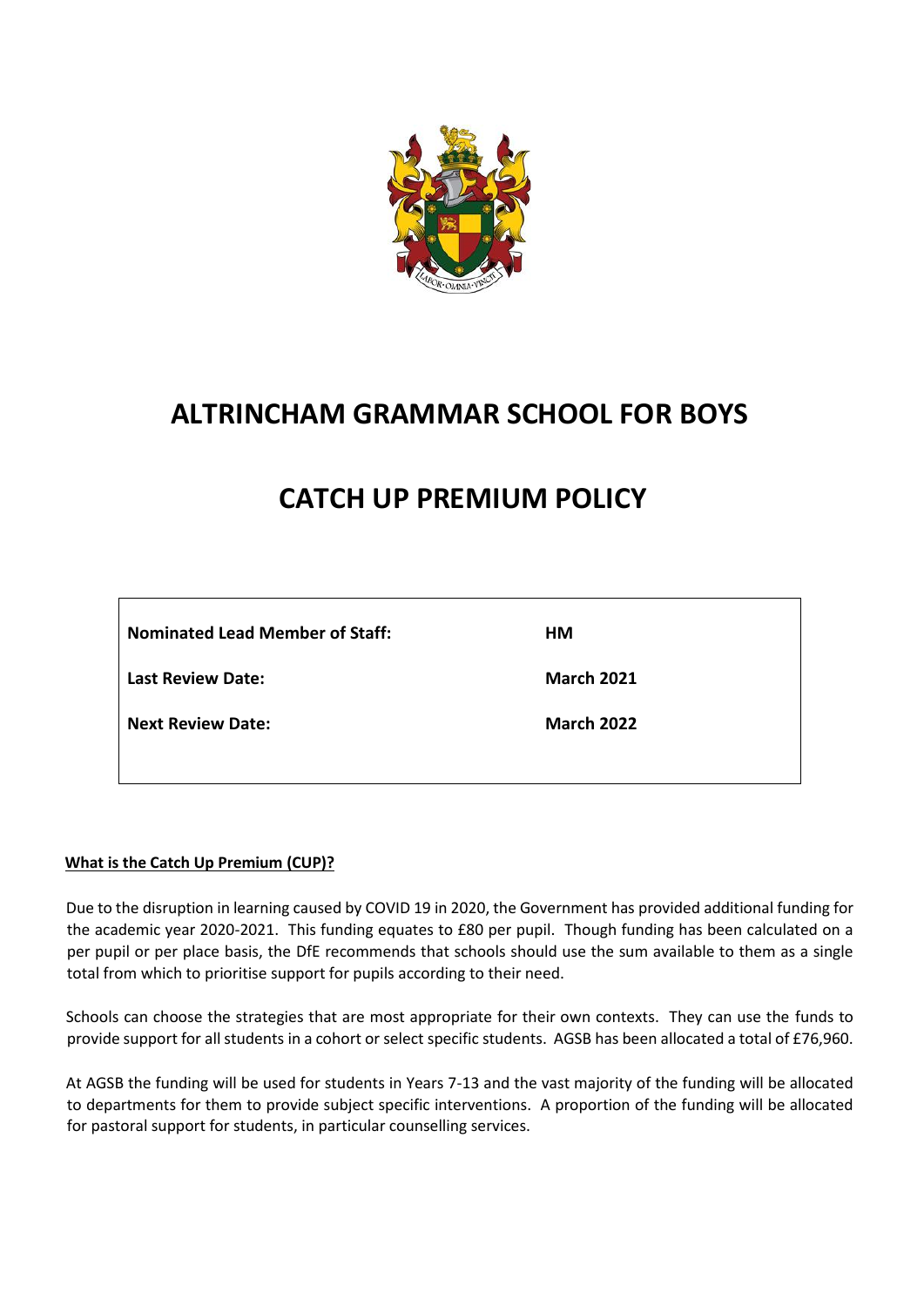#### **Aims of the Catch Up premium for AGSB**

The aim of the catch-up funding for AGSB is to provide subject specific intervention for students whose learning was affected by the COVID 19 lockdown between March and July 2020.

Funds also have to be allocated to AGSB due to the disruption caused by the lockdown starting January 2021, details of which have yet to be confirmed.

#### **How will AGSB know the use of the CUP funding has been successful?**

- AGSB internal and external data should be in line with the previous year's data for external exams and internal assessments.
- Feedback will be gathered from teachers, students and parents, to assess their level of confidence that any knowledge and skills gaps that arose during lockdown have been addressed and filled.

#### **Role of AGSB Subject Departments**

In order for the CUP intervention to be as effective as possible, it is necessary to make sure that gaps in attainment are identified, that intervention is timely and appropriate and the results of the intervention are monitored over time.

#### **1. Identify the students who have fallen behind**

AGSB Heads of Department (HODs) will use the following sources of information to identify the need for intervention for year groups and individual students.

- Conversations with teachers in the department to establish which year groups, classes and students appear to have been affected most significantly by the lockdown. e.g. engagement in work set over lockdown, focus in lessons since September, ability to answer questions verbally and in writing.
- Analysis of departmental data such as grade sheets and assessment data in the school reporting systems SIMs and SISRA.

Analysis of this data will allow HODs to identify groups of or individual students, who have been affected more than others. This will determine where the funding is allocated within the department.

#### **2. Intervene using the most effective methods for individual subjects**

- HODs will meet with their departments to discuss the need for interventions for each year group, consulting the data and considering the views of teachers. The department will work together to decide on the most appropriate interventions for students in each year group.
- The interventions will run from March 2021 to January 2022. Due to the January 2021 lockdown, more funding may be awarded and this timeframe may be extended. Interventions for Year 11 and Year 13 will be the initial priority from March 2021 until year 11 and 13 complete their final assessments.
- Heads of Department submitted a proposal for the use of CUP funds in their department at the end of 2020. This was discussed with the AGSB SLT and amended proposals agreed upon for implementation in 2021.

N.B. Guidance about the most effective interventions and suggestions for how the funding might be spent can be found in Appendices 1 and 2.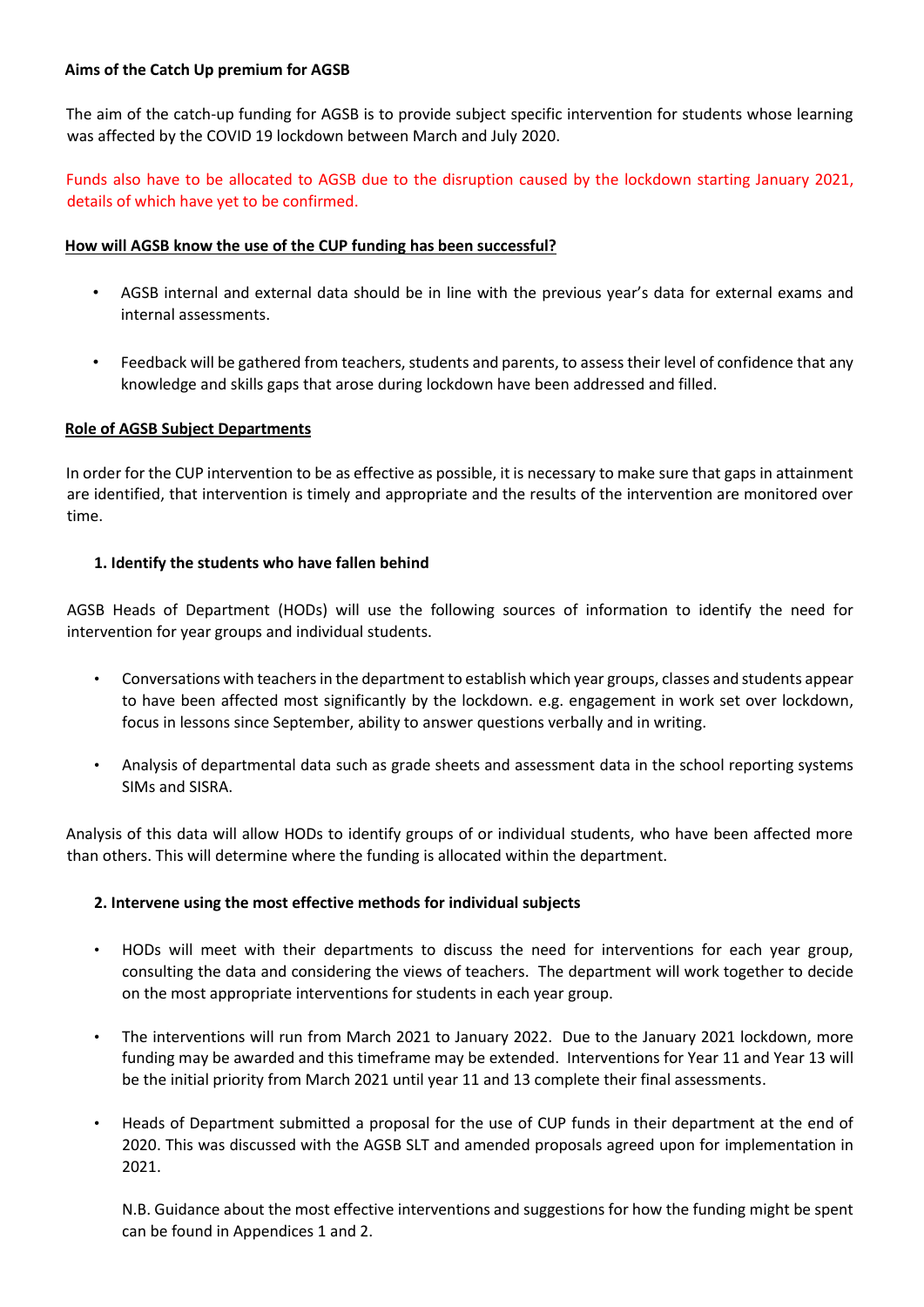#### **How will AGSB be held to account with respect to the use of the Catch Up Premium funding?**

The DfE have said that school leaders must be able to account for how this money is being used to achieve the central goal of schools getting back on track and teaching a normal curriculum as quickly as possible. Governors and trustees are expected to scrutinise schools' approaches to catch-up from September 2020, including their plans for and use of catch-up funding. This should include consideration of whether schools are spending this funding in line with their catch-up priorities and ensuring appropriate transparency for parents. Governors at AGSB will be updated termly.

HODs will be asked for updates about their CUP interventions in SLT link and HOD meetings and data will be analysed at each data point to ensure that gaps in attainment are closing over time. Regular reports and updates will be published for AGSB parents.

**Dr Squire** is coordinating AGSB's Catch Up Premium program and if you have any questions after reading this document please contact him on **[ssquire@agsb.co.uk.](mailto:ssquire@agsb.co.uk)** 

The full Government catch up premium strategy document can be found here:

<https://www.gov.uk/government/publications/catch-up-premium-coronavirus-covid-19>

#### **Allocation of funds between Departments**

Each department has been allocated a proportion of the funding. This has been calculated by looking at the number of hours taught in each subject per fortnight for Years 7-13, then awarding a percentage of the funds in line with the percentage of total taught hours for each subject. The final figure has been rounded to the nearest £500 (table 1). Only subjects that are examined at GCSE or A-Level have been included.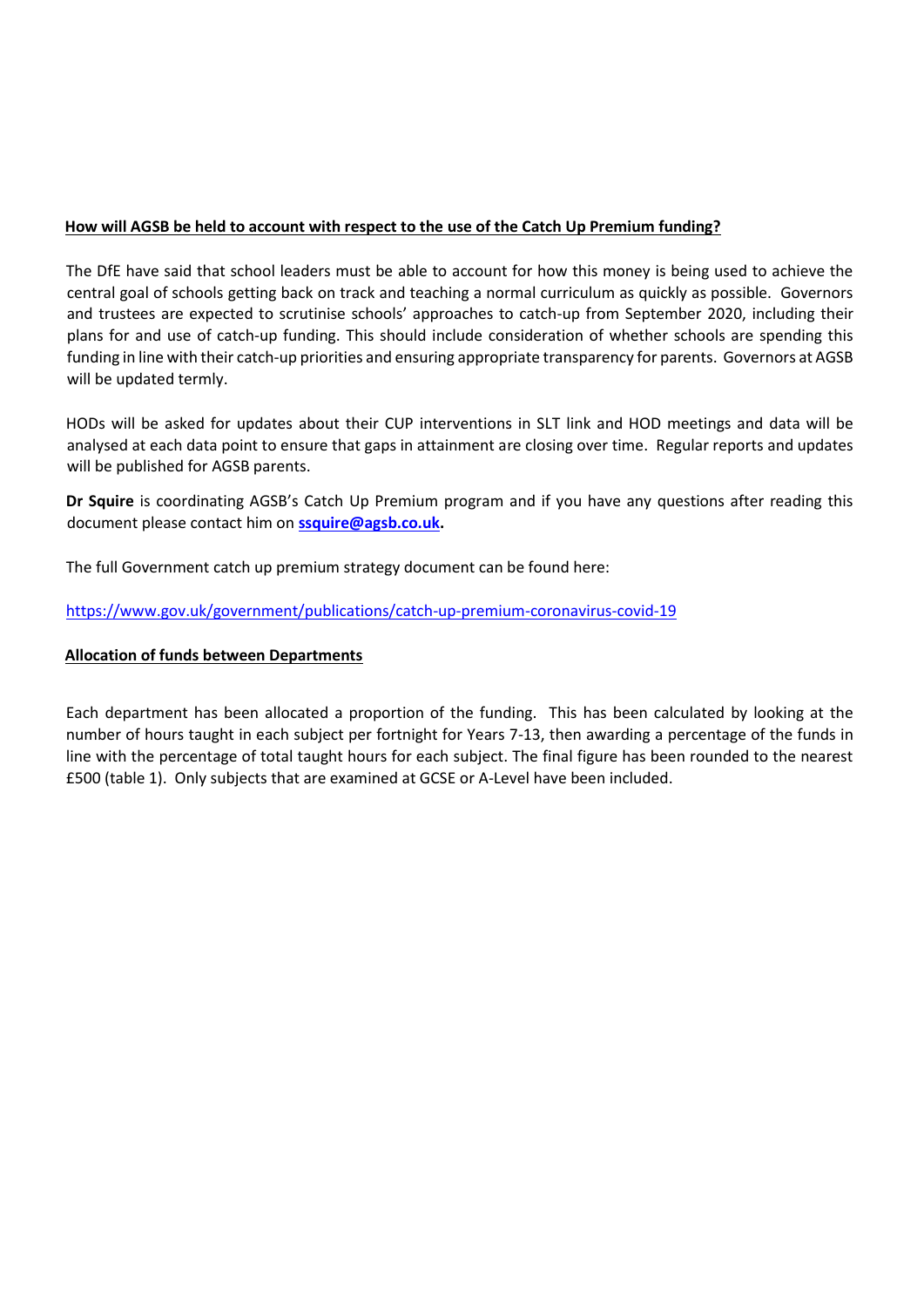#### Table 1: **Allocation of funds between Departments**

| <b>Subject</b>                                         | Number of taught<br>hours per fortnight | % of funding            | Amount in £ | <b>Allocation of</b><br>funds<br>(rounded to<br>nearest £500) |
|--------------------------------------------------------|-----------------------------------------|-------------------------|-------------|---------------------------------------------------------------|
| Pastoral (all years)                                   | <b>NA</b>                               | 9                       | £6960       | 7000                                                          |
| <b>Biology</b>                                         | 154                                     | 6                       | £4,222      | 4000                                                          |
| <b>Business Studies and Economics</b>                  | 112                                     | $\overline{\mathbf{4}}$ | £3,071      | 3000                                                          |
| Chemistry                                              | 202                                     | 8                       | £5,539      | 5500                                                          |
| <b>Computer Science</b>                                | 102                                     | 4                       | £2,797      | 3000                                                          |
| Design and Technology/Food and<br><b>Nutrition Art</b> | 245                                     | 10                      | £6,718      | 6500                                                          |
| <b>English and English Literature</b>                  | 281                                     | 11                      | £7,705      | 7500                                                          |
| Geography                                              | 106                                     | 4                       | £2,906      | 3000                                                          |
| Geology                                                | 49                                      | $\overline{2}$          | £1,344      | 1500                                                          |
| <b>Government and Politics</b>                         | 19                                      | $\mathbf{1}$            | £521        | 500                                                           |
| <b>History</b>                                         | 125                                     | 5                       | £3,427      | 3500                                                          |
| <b>Languages</b>                                       | 299                                     | 12                      | £8,198      | 8000                                                          |
| <b>Maths</b>                                           | 410                                     | 16                      | £11,242     | 11000                                                         |
| <b>Music</b>                                           | 77                                      | 3                       | £2,111      | 2000                                                          |
| <b>Physical Education</b>                              | 19                                      | 1                       | £521        | 500                                                           |
| <b>Physics</b>                                         | 172                                     | $\overline{7}$          | £4,716      | 5000                                                          |
| <b>Philosophy and Ethics</b>                           | 103                                     | 4                       | £2,824      | 3000                                                          |
| <b>Science KS3/Combined Science Trilogy</b>            | 78                                      | 3                       | £2,139      | 2000                                                          |
|                                                        |                                         | <b>Total</b>            | £76,960     | £76,500                                                       |

#### **Proposed Use of Funds - Interventions and strategies employed by AGSB departments**

#### **The Pastoral Team**

- Have invested in "Mental health first aid training" for all heads of year and selected support staff to support AGSB students. They will also offer "Exam based activity workshops" for pupils across years 10-13.
- Supervised study spaces will be available within school during the Easter and May half term school holidays for pupils who are unable to study productively at home.

#### **Subject Departments**

- Will offer a mix of 1 to 1 and group CUP intervention sessions to pupils who have been identified as needing most support after being most affected by lockdown. These sessions will take place outside the normal school day; in "period 6", *ie*. after school, at weekends or during school holidays. Small group and 1 to 1 sessions will typically take the format of a tutorial, pupils and teachers working together on exam technique, plugging specific knowledge gaps and working through past paper exam questions.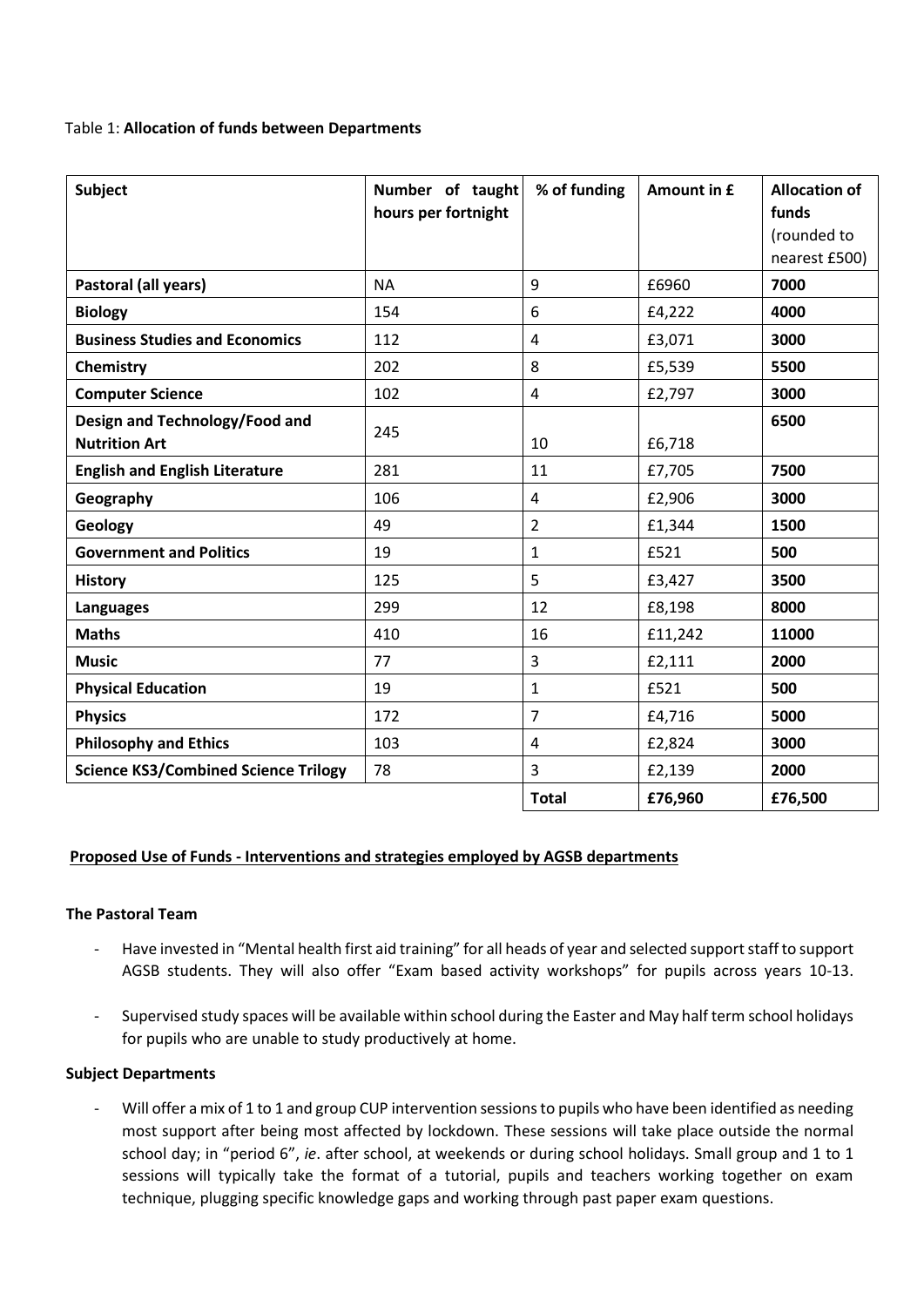The timetable for these interventions will develop as the need arises but an example of the sessions for year 11 and 13s in the lead up to their end of year assessments is shown below.

| Monday        | Tuesday       | Wednesday      | Thursday           | Friday |
|---------------|---------------|----------------|--------------------|--------|
| Maths Y11     | Maths Y13     | <b>Art Y11</b> | Geography Y11      |        |
| $3.10 - 4.10$ | $3.10 - 4.10$ | 3.00-3.45      | $3.10 - 4.10$      |        |
|               |               |                |                    |        |
|               | Geography Y13 | Physics Y11    | Physics Y13        |        |
|               | $3.10 - 4.10$ | $3.10 - 4.10$  | 3.30-4.30          |        |
|               | Spanish Y11   | Spanish Y11    | <b>History Y11</b> |        |
|               | $3.10 - 4.10$ | $3.10 - 4.10$  | $3.10 - 4.10$      |        |

**Example CUP Intervention timetable Week A**

#### **Weekend and holiday sessions**

- A number of departments will also be offering CUP sessions during the Easter and May school holidays. These sessions range from a continuation of the tutorial style 1 to 1 and group sessions carried out remotely over TEAMS, to whole or half day workshops based in school. Examples of these are; half GCSE Food and D&T practical workshops, full day GCSE and A level Art workshops, GCSE Business and economics workshops and teacher led GCSE and A level Maths and geography days.

At each key data point in the school calendar HODs will analyse the data for results, effort and engagement to identify individuals and groups for whom gaps in skills or knowledge arise and plan subsequent CUP interventions appropriately.

Support will be offered by current and past AGSB teachers, Learning Support Assistants and members of the SEND team, past and present AGSB pupils (for example to develop language skills in MFL students) and other external staff who are able to offer appropriate level tutoring style support.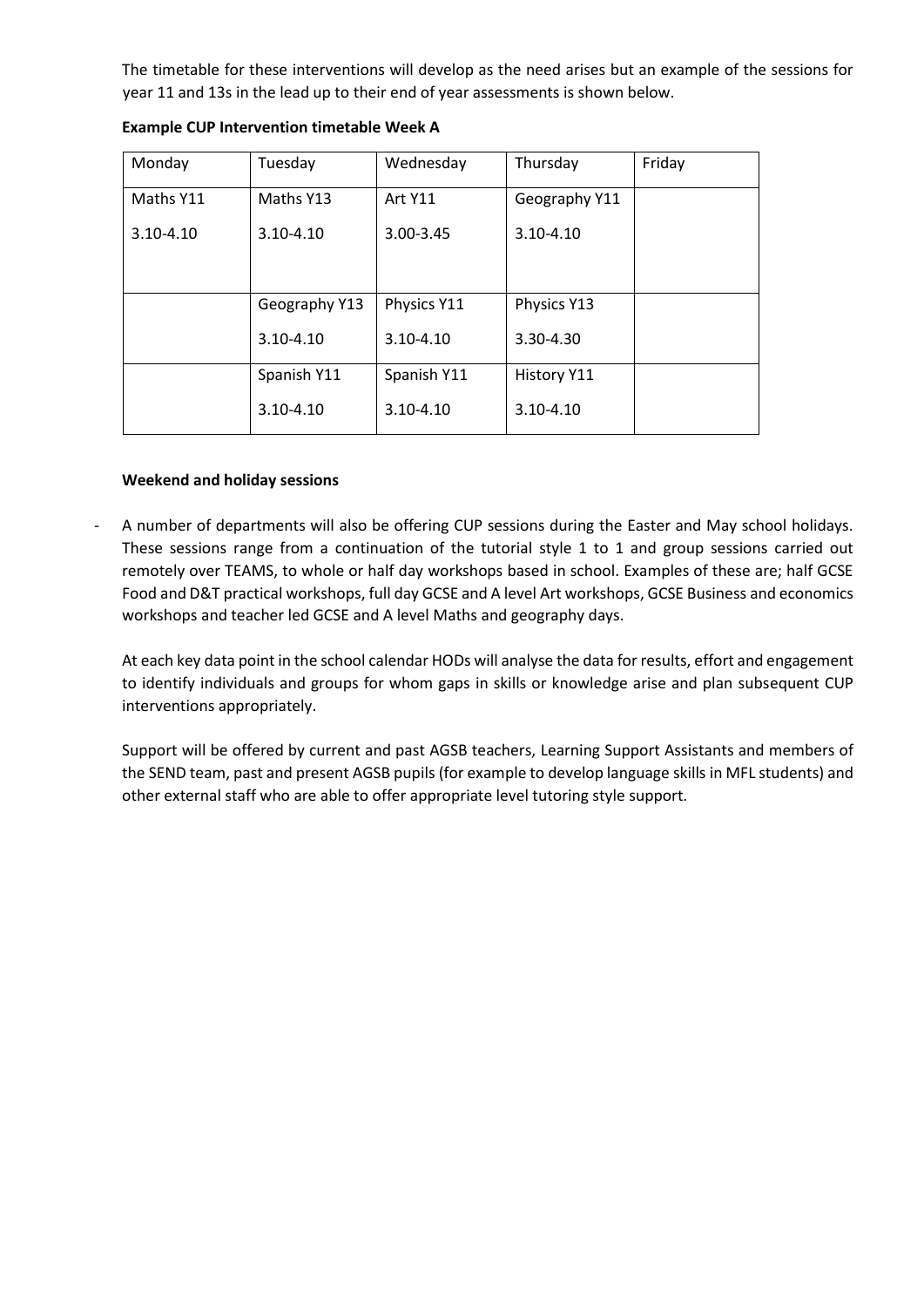#### **Appendix 1 Research used to inform intervention strategies**

#### **Source 1: Department for Education**

• <https://www.gov.uk/guidance/coronavirus-covid-19-catch-up-premium>

#### **Recommended strategies for using the funding in secondary schools**

- Small group or 1-to-1 tuition
- Extra teaching capacity (through longer teaching days or holiday teaching)

To inform the nature of the extra teaching sessions and interventions there are a number of research bases which are useful and robust in their evidence. Two of particular note are [Hattie](https://visible-learning.org/hattie-ranking-influences-effect-sizes-learning-achievement/) and [Marzano](https://ebtn.org.uk/evidence/marzanos-top-ten/) whilst the most authoritative UK focused evidence base is that of the [Education Endowment Foundation.](https://educationendowmentfoundation.org.uk/evidence-summaries/teaching-learning-toolkit/)

#### **The Education Endowment Foundation have produced research about how schools can best compensate for the negative impact on school closures and they conclude the best interventions fall under three categories:**

- 1. Teaching and whole-school strategies
- 2. Targeted support
- 3. Wider strategies

#### **1.Teaching and whole school strategies**

- Early career teachers, who may have had opportunities to develop their practice curtailed by school closures, are particularly likely to benefit from additional mentoring and support. *HODs might like to consider how to support teachers who are less experienced with the funding.*
- Setting aside time to enable teachers to assess pupils' wellbeing and learning needs is likely to make it easier for teachers and other school staff to provide effective support. For example, subject-specific assessments might be used to identify particular areas where pupils have forgotten or misunderstood key concepts, to ensure that new material being covered builds on secure foundations. Providing pupils with high-quality feedback, building on accurate assessment, is likely to be a particularly promising approach.
- The most effective teaching strategies should be based upon a robust evidence base and the most promising that may be considered by departments include: metacognition and self-regulation, reading comprehension strategies, peer tutoring, digital technology and social and emotional learning.
- Pedagogy based upon Desirable difficulties (testing, spacing and interleaving).

#### **2.Targeted Support**

#### **One on one and small group tuition**

There is extensive evidence supporting the impact of high quality one to one and small group tuition as a catch-up strategy*.* Departments at AGSB can choose who is most appropriate to act as 'Tutor', this might be class teachers, former teachers or others known to the department.To be most effective, creating a three-way relationship between tutor, teacher and pupils is essential, ensuring that tuition is guided by the school, linked to the curriculum and focused on the areas where pupils would most benefit from additional practice or feedback. However, both small group and one to one tuition can be effective catchup approaches. Tuition delivered by qualified teachers is likely to have the highest impact. However, tuition delivered by tutors, learning support assistants, or trained volunteers can also be effective. Where tuition is delivered by learning support assistants or volunteers, providing training linked to specific content and approaches is beneficial.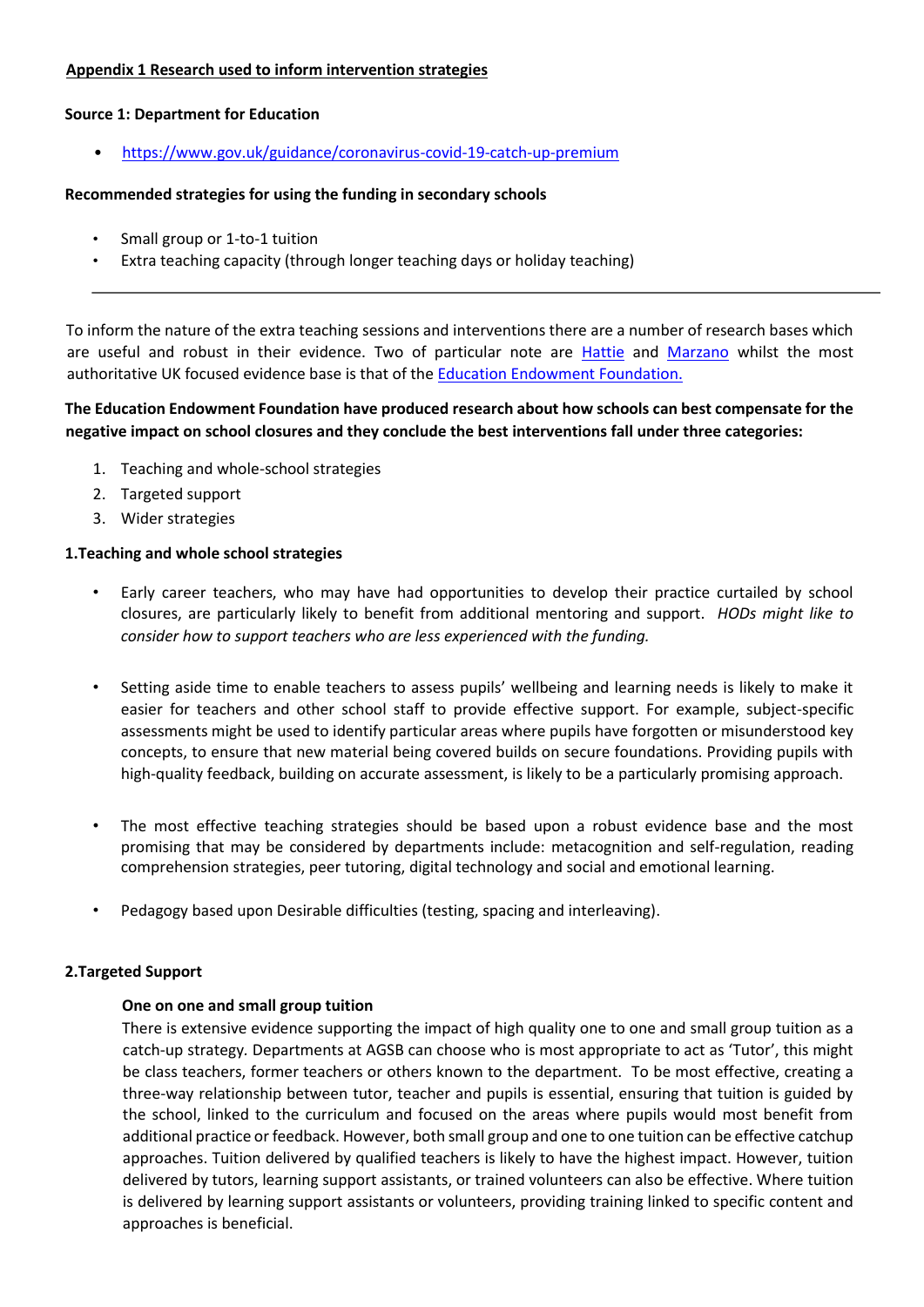#### **3.Wider Strategies**

#### **• Structured Intervention programmes**

In order to support pupils who have fallen behind furthest, structured interventions, which may also be delivered one to one or in small groups, are likely to be necessary. Programmes are likely to have the greatest impact where they meet a specific need, include regular sessions maintained over a sustained period and are carefully timetabled to enable consistent delivery.

#### • **Extended school time**

In some cases, schools may consider extending the length of the school day; for example, to provide additional academic or pastoral support to particular pupils after school. There is some evidence that extending school time can have a small positive impact on learning as well as improving other outcomes, such as attendance and behaviour.

### **Appendix 2 – Suggestions for how the funding can be spent**

If departments wish to offer additional support to students out of school time, teachers, support staff and others who are able to offer support can be employed to do so. All sessions must be after school or on a non-school day, not during the school day or before school.

**------------------------------------------------------------------------------------------------------------------------------------------------------**

Suggestions for interventions

- "Period 6" intervention at the end of the school day
- Saturdays / holidays intervention sessions e.g. over Easter for revision
- Producing Looms/ lectures/ recorded lessons
- Producing revision / learning resources
- Buy ICT resources for use for a year or longer

**Departments can also identify and propose other ideas on their proposal form. Where resources are being produced by a colleague, the amount of time it will take to produce the resources should be estimated and a reasonable financial allowance should be proposed, this will then be discussed and agreed with the department SLT link.**